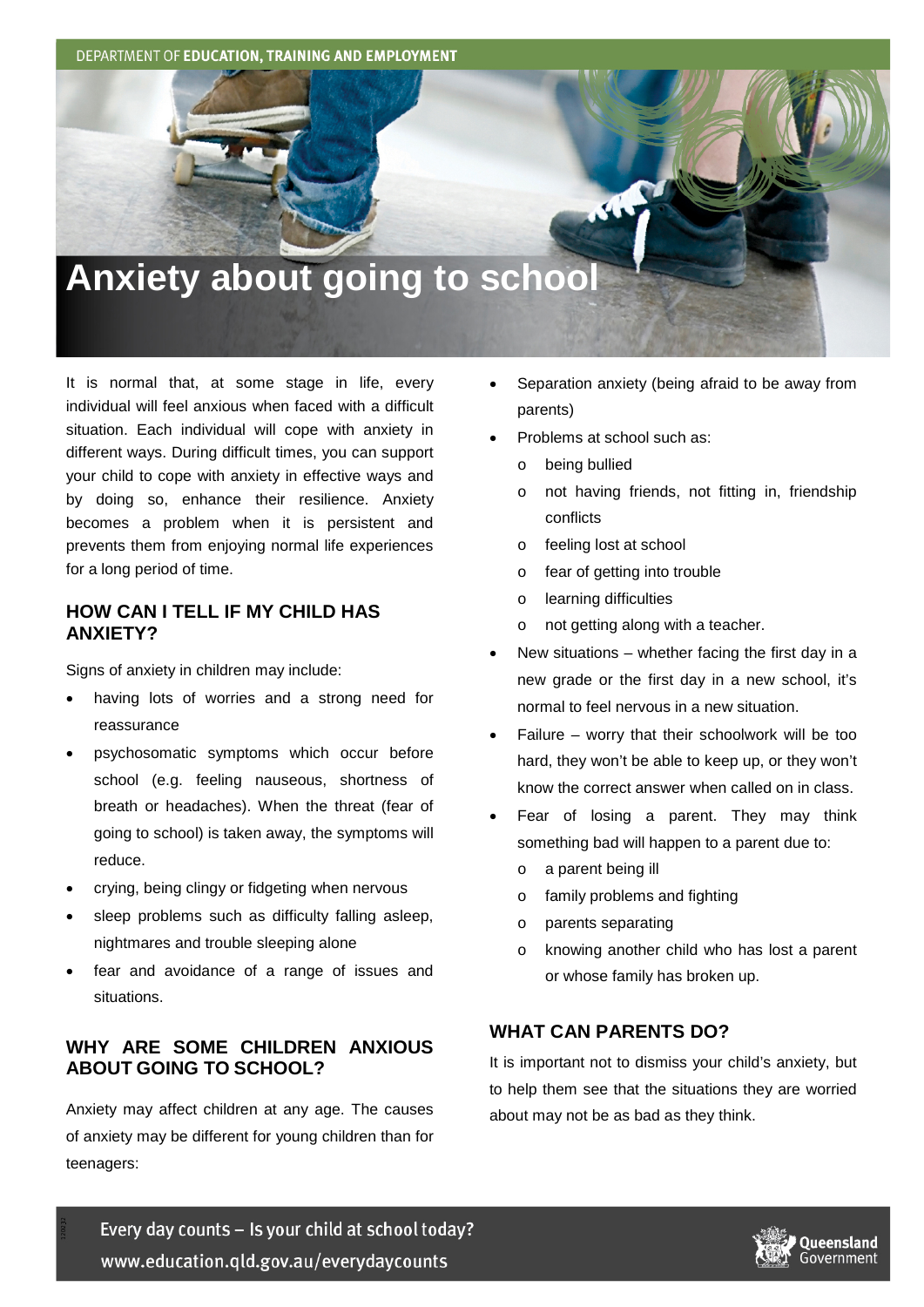- Listen to your child and encourage them to tell you about their feelings and fears.
- Avoid telling your child to 'get over it'. Your child may perceive this as you not understanding or not caring about their concerns.
- Discuss various scenarios, possible outcomes and ways to handle the situation. This will help put things in perspective.
- Show your child how you cope positively when feeling anxious or stressed. Remain calm and positive when they are feeling anxious so that you can help them feel more confident.
- Avoid taking over or giving your child the impression you will fight their battles for them. Children with anxiety are usually very happy for someone else to do things for them. However, if adults take over for them, it stops them from learning how to cope for themselves as they begin to believe that someone else will rescue them.
- If your child is anxious about failure, remind your child that everyone makes mistakes and that you can learn from mistakes. Praise their best efforts.
- Talk with school staff to find out what assistance the school can provide.
- If your child has problems walking through the school front gate or getting on the bus, arrange for them to meet a friend before school so they can go to school together. Alternatively, check if there is another entrance to the school that your child feels more comfortable using.
- If your child delays getting ready for school so that they will be late, encourage them to still go to school and reassure them that you will contact the school to explain why they are late.
- Should your child find socialising before school a source of anxiety, arrange for them to arrive just before the bell.
- Be involved in your child's school (e.g. volunteer in the tuckshop, participate in the Ready Readers [program,](http://deta.qld.gov.au/initiatives/flyingstart/parents-carers/learning-early-years/qld-ready-readers.html) or join the P&C). Support your child with homework and study, modelling skills for becoming more independent.

## **FURTHER ASSISTANCE**

Sometimes, all of these things do not work and you may need assistance from professionals who can help anxious children. Discuss your concerns with relevant teachers or year level coordinators to resolve any school-based issues. If your child requires additional support, the school's guidance officer or school-based youth health nurse may assist with anxiety support for your child (in an ageappropriate way) or with a referral to professional support. Alternatively, you can manage your concerns regarding your child's anxiety with your doctor, who can assist you with a referral to a mental health professional such as a psychologist, psychiatrist or therapist. They help children overcome their anxiety by using methods such as relaxation, improving self-esteem, improving confidence and changing the way they think about difficult situations.

#### **DID YOU KNOW?**

- *Approximately 2-9% of children and teenagers in Australia have anxiety disorders that require mental health professional support.*
- *Children with anxiety symptoms that are left untreated are at a higher risk of developing other mental health depression, eating disorders and self-harm.*
- *Children and adolescents with existing difficulties, like a learning difficulty or attention deficit/hyperactivity disorder (ADHD) may be more at risk of anxiety disorders.*